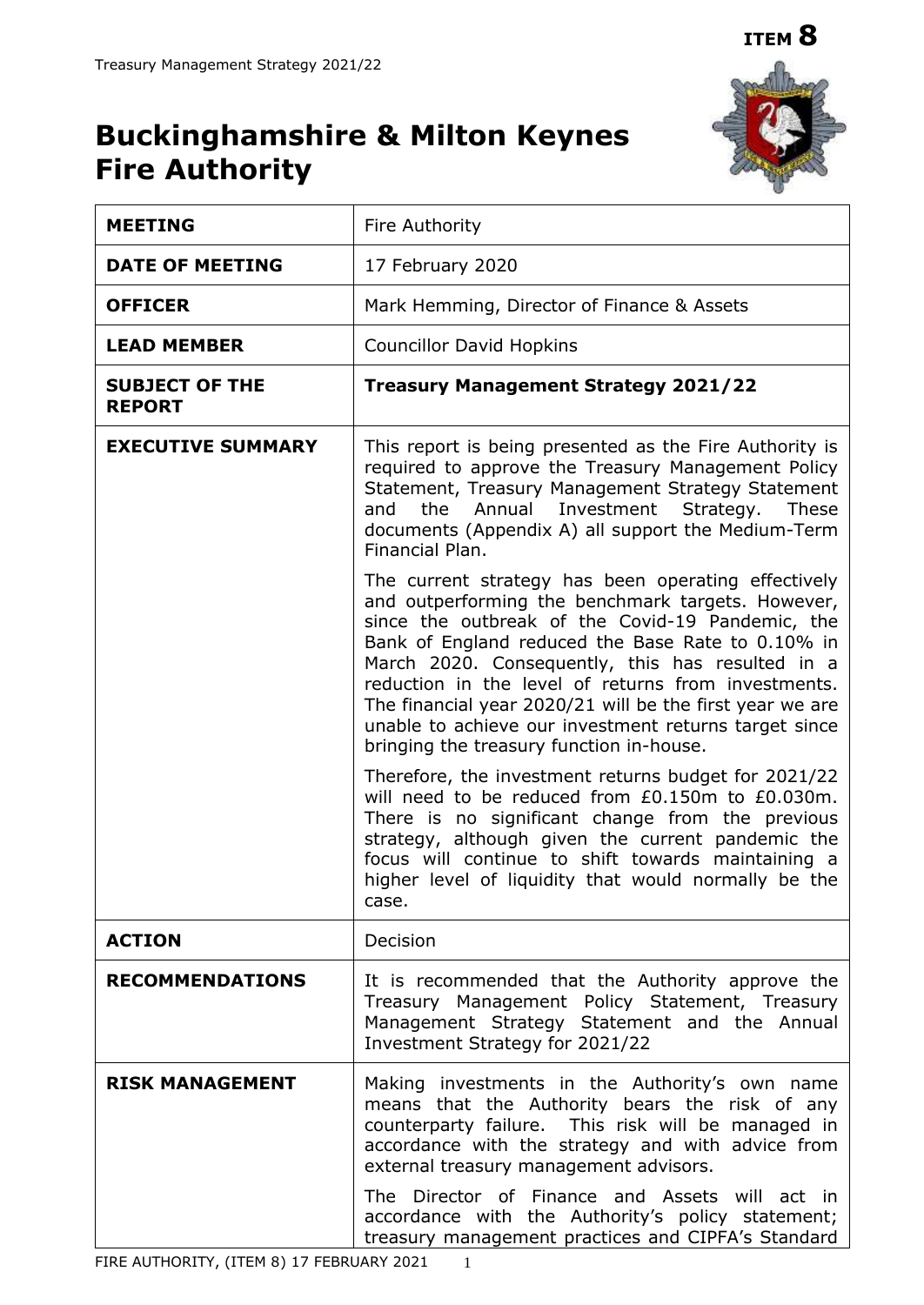|                                                                                   | of Professional Practice on Treasury Management.<br>There are no direct staffing implications.                                                                                                                                                                                                                                                                                                                         |  |  |
|-----------------------------------------------------------------------------------|------------------------------------------------------------------------------------------------------------------------------------------------------------------------------------------------------------------------------------------------------------------------------------------------------------------------------------------------------------------------------------------------------------------------|--|--|
| <b>FINANCIAL</b><br><b>IMPLICATIONS</b>                                           | The proposed budget for 2021/22 is £0.030m. It is<br>anticipated that the budget will be met. Detailed<br>information is shown within Appendix A.                                                                                                                                                                                                                                                                      |  |  |
| <b>LEGAL IMPLICATIONS</b>                                                         | The Authority is required by section $15(1)$ of the Local<br>Government Act 2003 to<br>have regard to the<br>Department for Communities and Local Government<br>Guidance on Local Government Investments; and by<br>regulation 24 of the Local Authorities (Capital Finance<br>and Accounting) (England) Regulations 2003 [SI<br>3146] to have regard to any prevailing CIPFA Treasury<br>Management Code of Practice. |  |  |
|                                                                                   | Under section 12 of the Local Government Act 2003<br>the Authority has the power to invest for "any purpose"<br>relevant to its functions" and "for the purposes of the<br>prudent management of its financial affairs".                                                                                                                                                                                               |  |  |
|                                                                                   | However, it must exercise its investment power in<br>accordance with its fiduciary duty, analogous to that of<br>a trustee, owed to those who contribute to the funds<br>of the Authority.                                                                                                                                                                                                                             |  |  |
| <b>CONSISTENCY WITH</b><br>THE PRINCIPLES OF<br>THE DUTY TO<br><b>COLLABORATE</b> | No direct impact.                                                                                                                                                                                                                                                                                                                                                                                                      |  |  |
| <b>HEALTH AND SAFETY</b>                                                          | No direct impact.                                                                                                                                                                                                                                                                                                                                                                                                      |  |  |
| <b>EQUALITY AND</b><br><b>DIVERSITY</b>                                           | No direct impact.                                                                                                                                                                                                                                                                                                                                                                                                      |  |  |
| <b>USE OF RESOURCES</b>                                                           | The projected income has been factored into the<br>Medium Term Financial Plan.                                                                                                                                                                                                                                                                                                                                         |  |  |
| <b>PROVENANCE SECTION</b><br>&                                                    | CIPFA Code of Practice for Treasury Management in<br>the Public Services (CIPFA Code)                                                                                                                                                                                                                                                                                                                                  |  |  |
| <b>BACKGROUND PAPERS</b>                                                          | Department for Communities and Local Government<br>Guidance on Local Government Investments (DCLG<br>Guidance)                                                                                                                                                                                                                                                                                                         |  |  |
| <b>APPENDICES</b>                                                                 | Appendix A - Treasury Management Policy Statement,<br>Treasury Management Strategy Statement and Annual<br><b>Investment Strategy</b>                                                                                                                                                                                                                                                                                  |  |  |
|                                                                                   | Appendix B - Provisional Counterparty List                                                                                                                                                                                                                                                                                                                                                                             |  |  |
|                                                                                   | Appendix C - Prospects for Interest Rates                                                                                                                                                                                                                                                                                                                                                                              |  |  |
| <b>TIME REQUIRED</b>                                                              | 15 minutes                                                                                                                                                                                                                                                                                                                                                                                                             |  |  |
| <b>REPORT ORIGINATOR</b>                                                          | Asif Hussain                                                                                                                                                                                                                                                                                                                                                                                                           |  |  |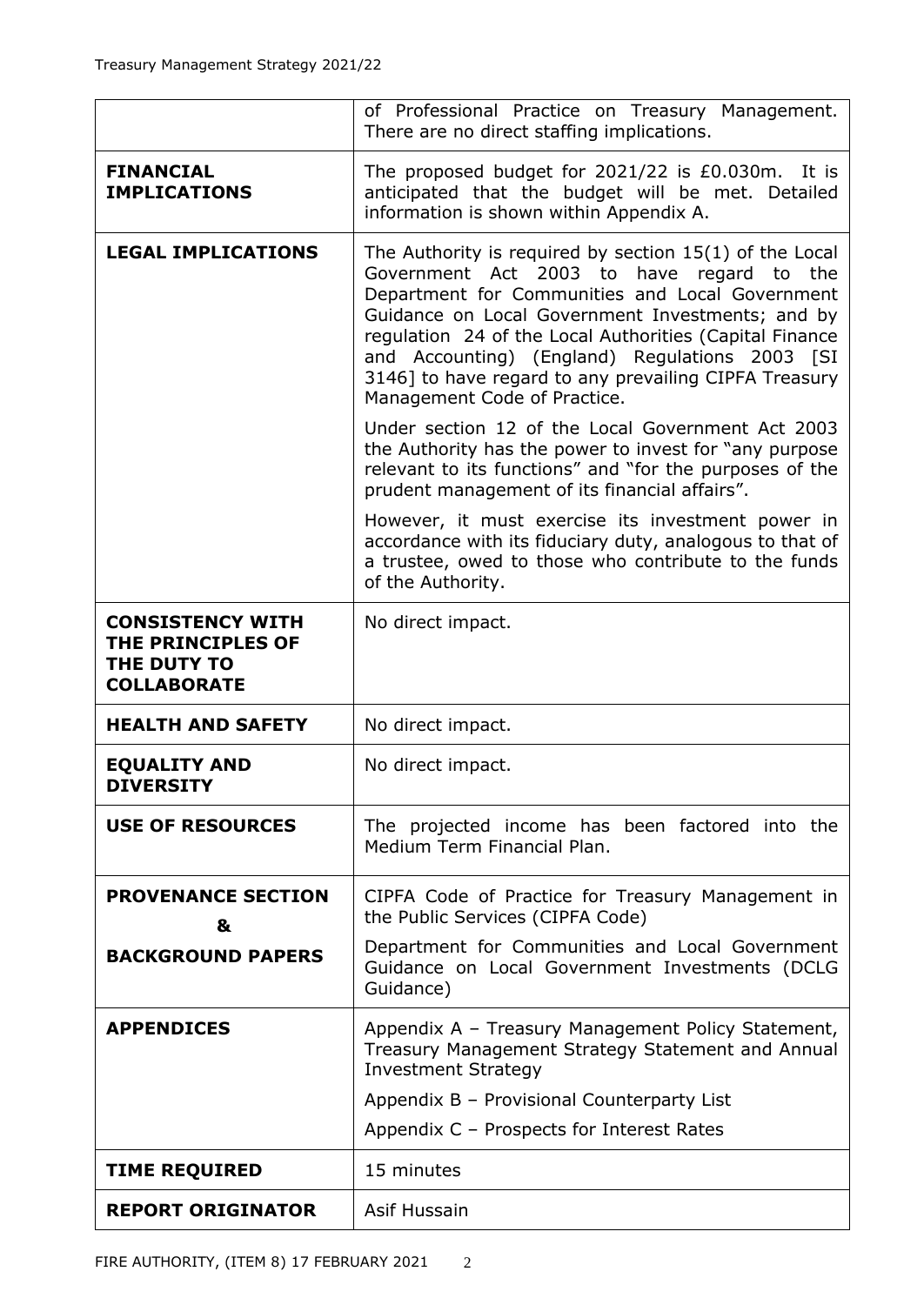| <b>AND CONTACT</b> | ahussain@bucksfire.gov.uk |
|--------------------|---------------------------|
|                    | (01296) 744421            |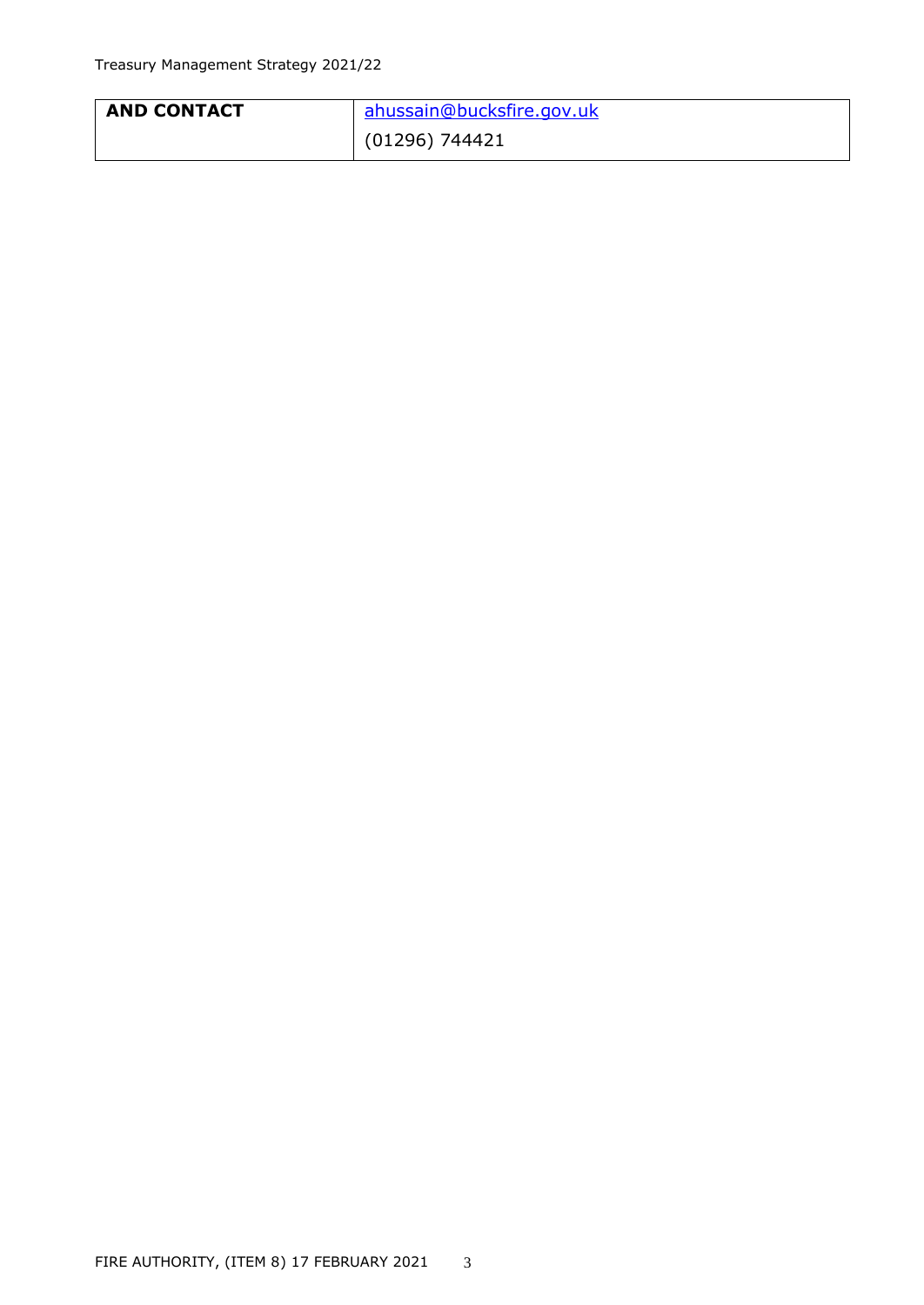## **Appendix A – Treasury Management Policy Statement, Treasury Management Strategy Statement and Annual Investment Strategy**

## **Treasury Management Policy Statement**

This Authority defines its treasury management activities as:

The management of the Authority's investments and cash flows, its banking, money market and capital market transactions; the effective control of the risks associated with those activities; and the pursuit of optimum performance consistent with those risks.

This Authority regards the successful identification, monitoring and control of risk to be the prime criteria by which the effectiveness of its treasury management activities will be measured. Accordingly, the analysis and reporting of treasury management activities will focus on their risk implications for the organisation, and any financial instruments entered into to manage these risks.

This Authority acknowledges that effective treasury management will provide support towards the achievement of its business and service objectives. It is therefore committed to the principles of achieving value for money in treasury management, and to employing suitable comprehensive performance measurement techniques, within the context of effective risk management.

The investment policy objective for this Authority is the prudent investment of its treasury balances. The Authority's investment priorities are the security of capital and liquidity of its investments so that funds are available for expenditure when needed. Both the CIPFA Code and DCLG guidance require the Authority to invest its funds prudently, and to have regard to the security and liquidity of its investments before seeking the highest rate of return, or yield. The generation of investment income to support the provision of local authority services is an important, but secondary, objective.

The Authority's borrowing objectives are to minimise the revenue costs of debt whilst maintaining a balanced loan portfolio. The Authority will set an affordable borrowing limit each year in compliance with the Local Government Act 2003 and will have regard to the CIPFA Prudential Code for Capital Finance in Local Authorities when setting that limit.

## **Treasury Management Strategy Statement**

## **Current Portfolio Position**

The Authority's treasury portfolio position as at 30 September 2020 comprised:

#### Borrowing

Fixed Rate Funding: £6.797m Average Rate: 4.62%

The last repayment of £0.585m was made in May 2018 with the next loan maturity not due until May 2022.

#### Investments

£16.094m Average Rate 1 April 2020 to 30 September 2020: 0.55%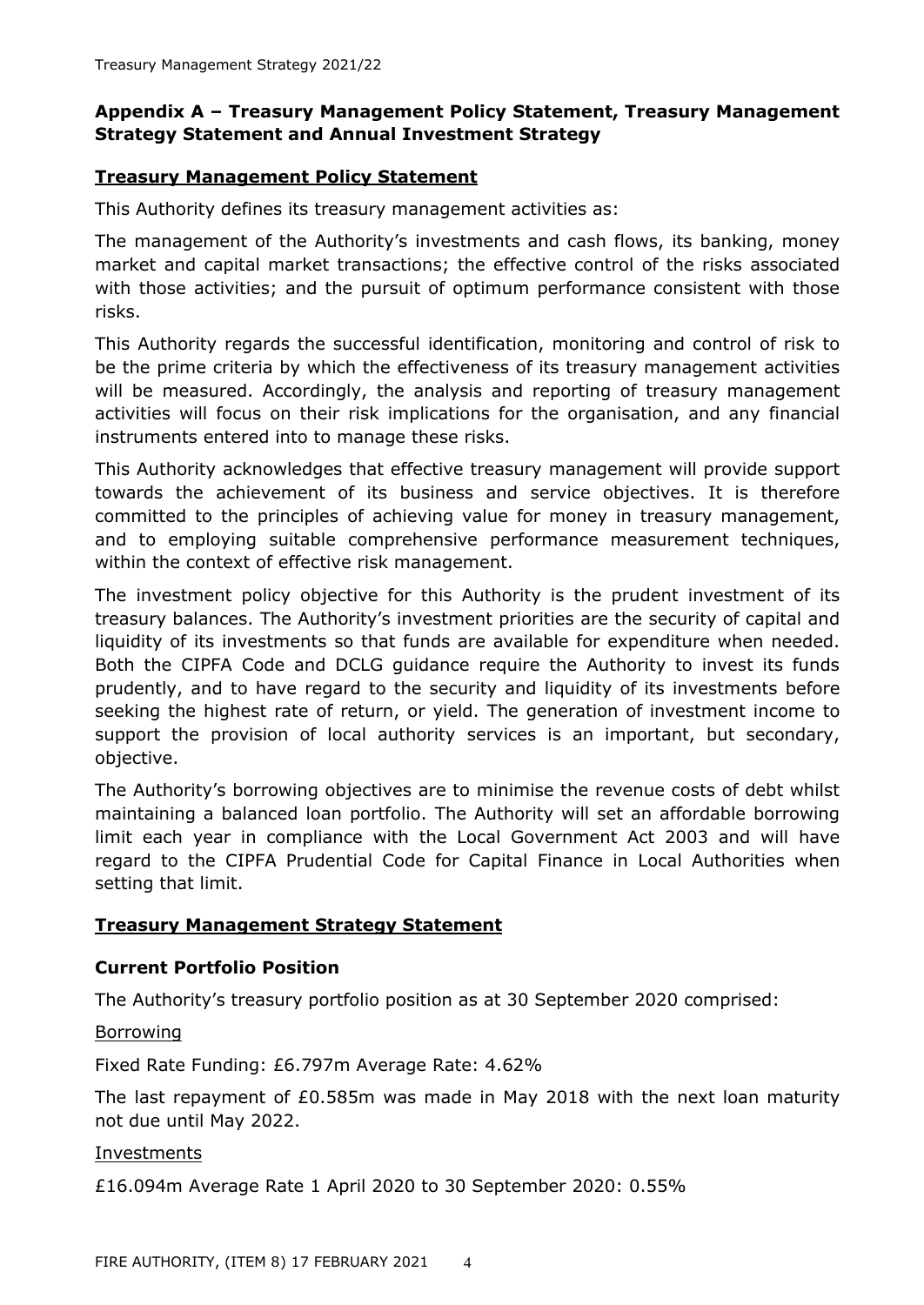It is anticipated the Bank of England base rate is unlikely to increase during the financial year and will remain at 0.10%. Therefore, projected interest receivable has been modelled on an average fund balance of £15.0m against an average rate return of 0.20%.

#### **Prospects for Interest Rates**

For 2020/21, the Authority will continue with Link as its external treasury management advisor. Link's view of the prospects for interest rates can be seen in Appendix C.

Link advise that the current benchmark rate of return on investments should be Base Rate (currently 0.10%), although the rate may be higher if the Authority is able and willing to commit funds for longer durations (up to one year). The Authority will therefore set a benchmark rate of return based on historical averages received being higher than the Base Rate which would give a target rate of 0.20%. Based on this rate the Authority would achieve an annual return of circa £0.030m on a balance of £15.0m (as at September 2020, the total projected return for 2020/21 is in the region of £0.100m).

Since the treasury management function has been managed in-house from 1 April 2013, the Authority have over-achieved regularly against the investment returns budget. However due to the Covid-19 Pandemic outbreak, 2020/21 will be the first year the Authority will not achieve its annual investment target. This is a direct result of the Pandemic and the Bank of England reducing the Base rate to 0.10%. We are anticipating the Base Rate will remain 0.10% over the next financial year and therefore reduced the investment returns budget for £0.150m to £0.030m.

For any type of investment there is a downside risk to the level of return we would obtain due to the uncertainty in the markets and the negative impact they have on the interest rates and therefore historical rates of return may not always provide a realistic indication of returns for the future. This will be closely monitored and reported to Members if the position changes from what we are currently projecting.

## **Borrowing Strategy**

The Authority's borrowing objectives are:

• To minimise the revenue costs of debt whilst maintaining a balanced loan portfolio

• To manage the Authority's debt maturity profile, leaving no one future year with a disproportionate level of repayments

No additional borrowing is forecast to take place during the duration of the mediumterm financial plan

#### **Investment Strategy**

This Authority maintains investments that are placed with reference to cash flow requirements. Investment of the Authority's funds is in accordance with the Annual Investment Strategy.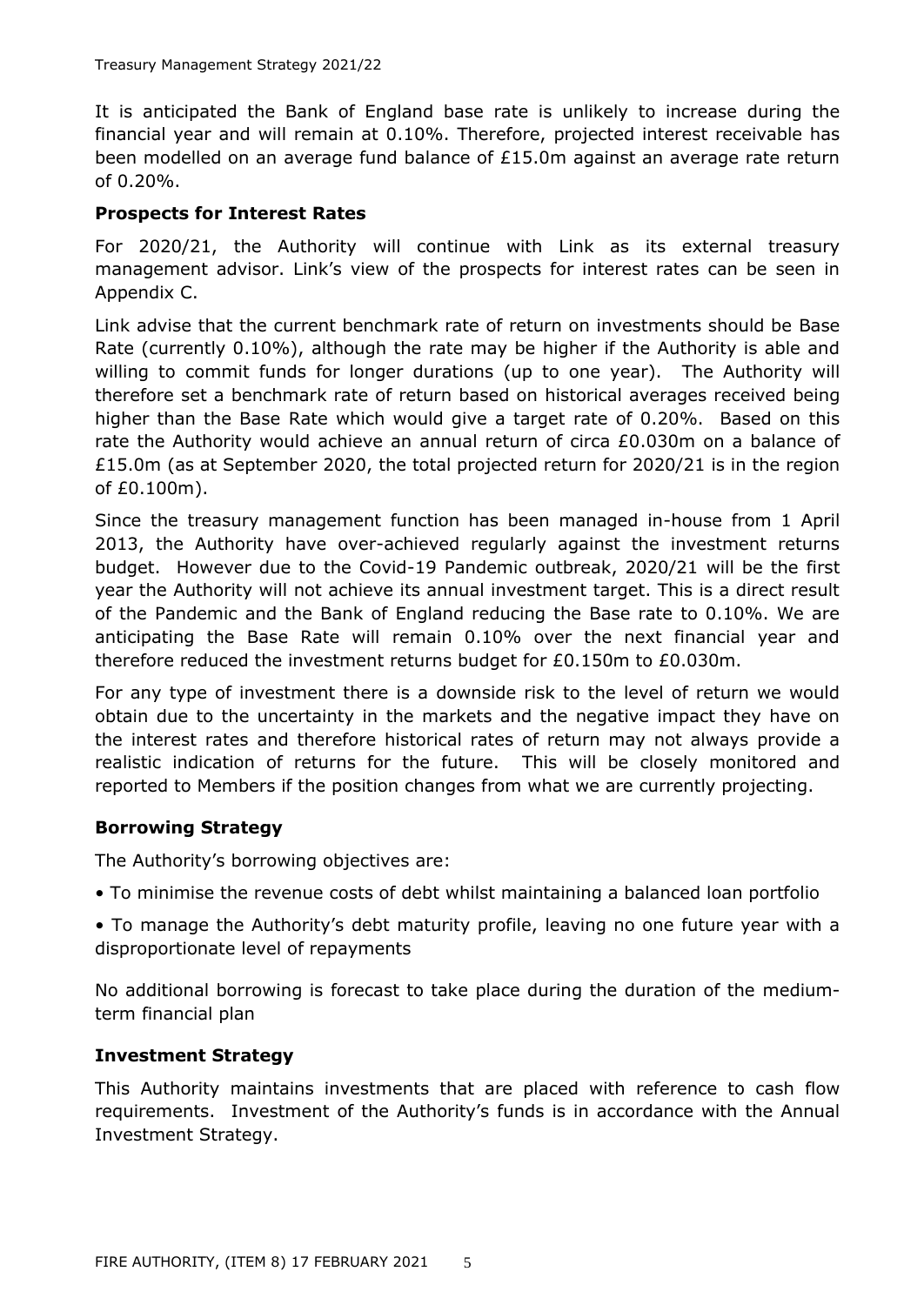# **Debt Rescheduling**

The potential for debt rescheduling is monitored in light of interest rate movements.

Any rescheduling will be in accordance with the borrowing strategy. The reasons for rescheduling include:

- The generation of cash savings at minimum risk
- Fulfilment of the borrowing strategy
- Enhancement of the maturity profile of the borrowing portfolio

The level of penalties on the early repayment of borrowing make it difficult to restructure debt effectively at current interest rates. It is recommended that we continue to review this with our treasury advisors and if the opportunity arises, further work be undertaken to investigate debt restructuring, including the potential renegotiation of the early repayment charges.

# **Annual Investment Strategy (AIS)**

A prudent investment policy has two objectives (as defined by the DCLG guidance):

- achieving first of all security (protecting the capital sum from loss);
- and then liquidity (keeping the money readily available for expenditure when needed);
- only once proper levels of security and liquidity are determined, it will then be reasonable to consider what yield can be obtained consistent with those priorities.

# **Investment Policy**

In accordance with guidance from the DCLG and CIPFA, and in order to minimise the risk to investments, the Authority has clearly stipulated below the minimum acceptable credit quality of counterparties for inclusion on the lending list. The creditworthiness methodology used to create the counterparty list fully accounts for the ratings, watches and outlooks published by all three ratings agencies with a full understanding of what these reflect in the eyes of each agency. Using the Link ratings service potential counterparty ratings are monitored on a real time basis with knowledge of any changes notified electronically as the agencies notify modifications.

Continuing regulatory changes in the banking sector are designed to see greater stability, lower risk and the removal of expectations of Government financial support should an institution fail. This withdrawal of implied sovereign support has had an effect on ratings applied to institutions. This will result in the key ratings used to monitor counterparties being the Short Term and Long Term ratings only. Viability, Financial Strength and Support Ratings previously applied have effectively become redundant. This change does not reflect deterioration in the credit environment but rather a change of method in response to regulatory changes.

As with previous practice, ratings will not be the sole determinant of the quality of an institution and that it is important to continually assess and monitor the financial sector on both a micro and macro basis and in relation to the economic and political environments in which institutions operate. The assessment will also take account of information that reflects the opinion of the markets. To this end the Authority will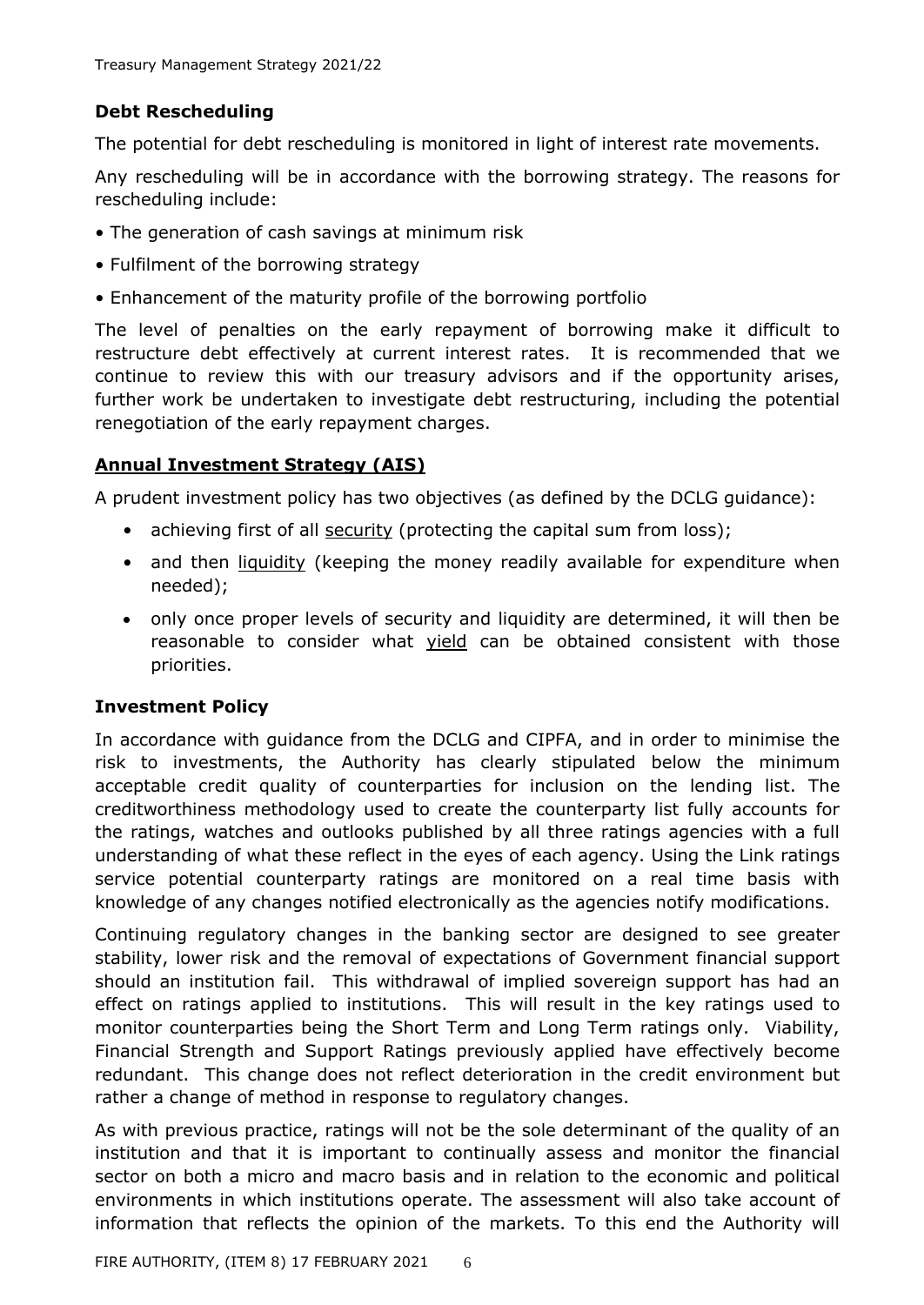engage with its advisors to maintain a monitor on market pricing such as credit default swaps (CDS) and overlay that information on top of the credit ratings. This is fully integrated into the credit methodology provided by the advisors, Link in producing its colour coding which show the varying degrees of suggested creditworthiness.

Other information sources used will include the financial press, share price and other such information pertaining to the banking sector in order to establish the most robust scrutiny process on the suitability of potential investment counterparties.

The aim of the strategy is to generate a list of highly creditworthy counterparties which will also enable diversification and thus avoidance of concentration risk.

The intention of the strategy is to provide security of investment and minimisation of risk.

## **Creditworthiness Policy**

This Authority applies the creditworthiness service provided by Link. This service employs a sophisticated modelling approach utilising credit ratings from the three main credit rating agencies - Fitch, Moody's and Standard and Poor's. The credit ratings of counterparties are supplemented with the following overlays:

- credit watches and credit outlooks from credit rating agencies
- CDS spreads to give early warning of likely changes in credit ratings;

• sovereign ratings to select counterparties from only the most creditworthy countries.

This modelling approach combines credit ratings, credit watches and credit outlooks in a weighted scoring system which is then combined with an overlay of CDS spreads for which the end product is a series of colour coded bands which indicate the relative creditworthiness of counterparties. These colour codes have been used by the Authority to determine the suggested duration for investments. Itis recommended that the Authority continues to use Link's colour codes plus an additional six months for UK counterparties only. It would be beneficial if the Authority could lend to existing counterparties for a longer duration. This will increase the risk slightly but will offer increased returns. The Authority will therefore use counterparties within the following durational bands:

| <b>Colour Rating (UK Counterparties)</b>                                                       | <b>Colour Rating (Non UK Counterparties)</b> |
|------------------------------------------------------------------------------------------------|----------------------------------------------|
| Yellow - 5 Years and 6 Months                                                                  | Yellow - 5 Years                             |
| Purple $-2$ Years and 6 Months                                                                 | Purple $-2$ Years                            |
| <b>Colour Rating (UK Counterparties)</b>                                                       | <b>Colour Rating (Non UK Counterparties)</b> |
| Blue $-1$ Year and 6 Months (only applies<br>to nationalised or semi nationalised UK<br>Banks) | Blue - 1 Year                                |
| Orange $-1$ Year and 6 Months                                                                  | Orange $-1$ Year                             |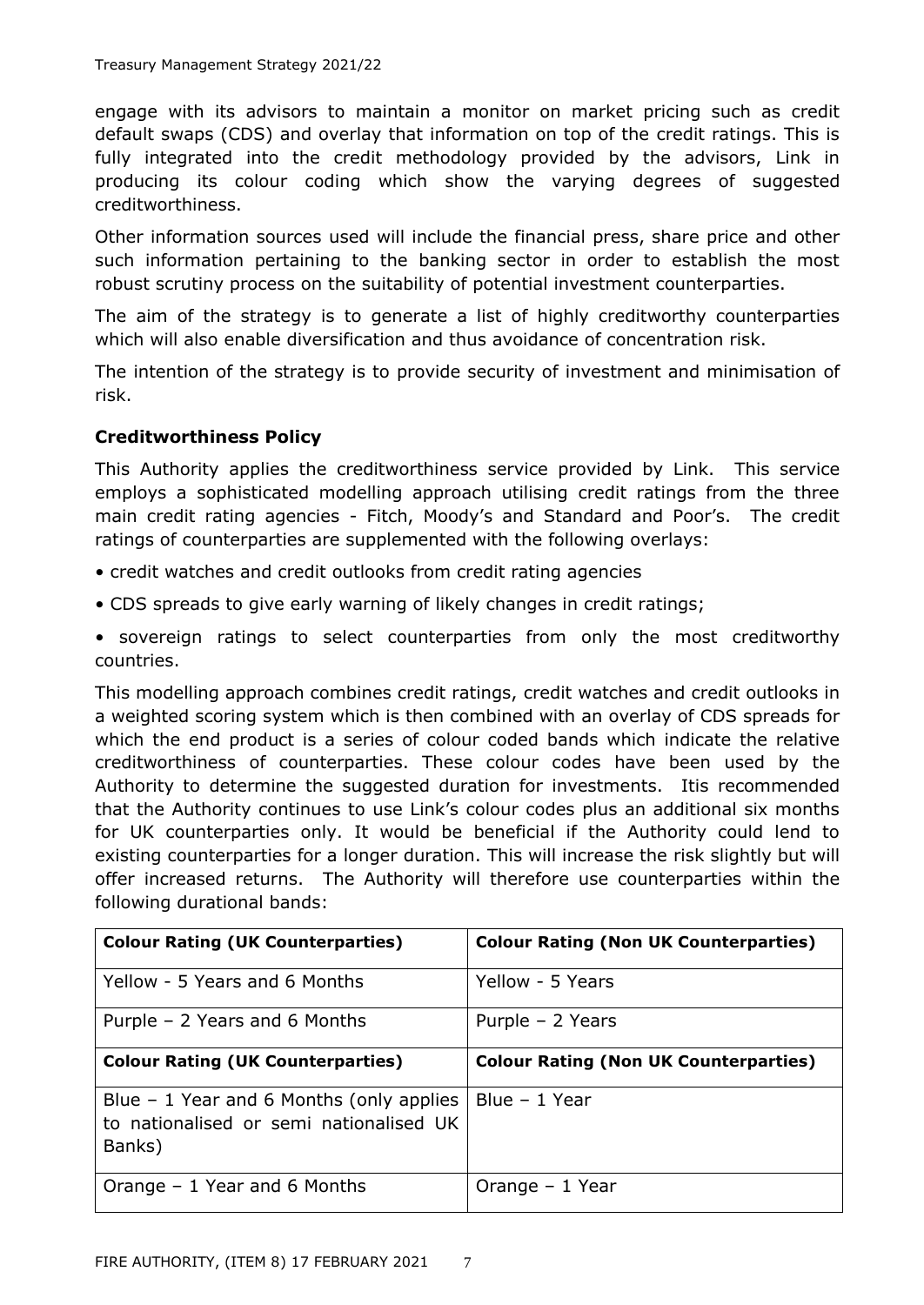| Red - 1 Year                                                                                                                                                                                                                                                            | $Red - 6$ Months   |
|-------------------------------------------------------------------------------------------------------------------------------------------------------------------------------------------------------------------------------------------------------------------------|--------------------|
| Green $-9$ Months                                                                                                                                                                                                                                                       | Green $-$ 3 Months |
| No colour not to be used (except for $\vert$ No colour not to be used<br>building societies on our counterparty list<br>which the Authority can invest with for a<br>maximum duration of 365 days limited<br>to a maximum investment of £2 million<br>per counterparty) |                    |

The Link creditworthiness service uses a wider array of information than just primary ratings and by using a risk weighted scoring system, does not give undue preponderance to just one agency's ratings.

Typically the minimum credit ratings criteria the Authority use will be a short term rating (Fitch or equivalents) of short term rating F1, long term rating A-, viability rating of A-. There may be occasions when the counterparty ratings from one rating agency are marginally lower than these ratings but may still be used. In these instances consideration will be given to the whole range of ratings available, or other topical market information, to support their use.

All credit ratings will be monitored weekly. The Authority is alerted to changes to ratings of all three agencies through its use of the Link creditworthiness service.

• if a downgrade results in the counterparty/investment scheme no longer meeting the Authority's minimum criteria, its further use as a new investment will be withdrawn immediately.

• in addition to the use of credit ratings the Authority will be advised of information in movements in credit default swap spreads against the iTraxx benchmark and other market data on a weekly basis. Extreme market movements may result in downgrade of an institution or removal from the Authority's lending list.

Sole reliance will not be placed on the use of this external service. In addition this Authority will also use market data and market information, information on government support for banks and the credit ratings of that supporting government.

# **Country Limits**

In 2017/18, the Authority determined that it would not only use approved counterparties based within the United Kingdom but allowed any counterparty (UK or non UK based) rated at least 'Green' by Link. Although no counterparty outside UK was used during 2020/21, these will remain on the lending list for 2021/22. The primary purpose of this is not to increase yield, but to provide additional diversity to the portfolio to effectively manage risk. A number of non-UK banks are ranked higher than some of the UK banks on the Authority's current counterparty list. Therefore the Authority proposes to limit the duration of all non UK investment in line with Link's recommended limits. A list of the proposed counterparties is shown in Appendix B.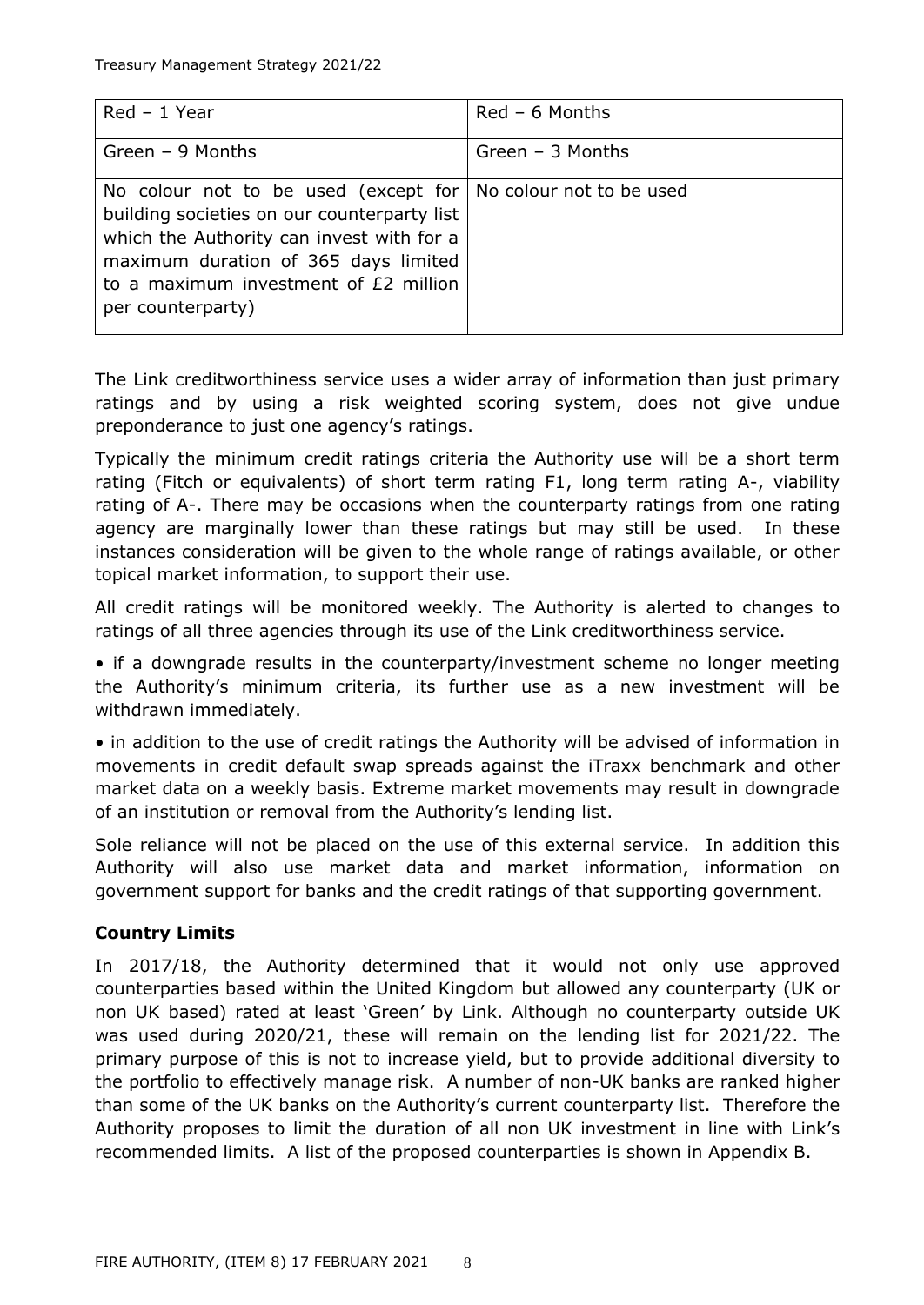## **Counterparty Limits**

As per the AIS, the Authority has determined that the maximum balance that can be invested with a single counterparty at any point in time will be no more than 30% of the portfolio, up to a limit of £5 million.

The two exceptions to this limit in the AIS will continue to be Lloyds, where the maximum balance that can be invested will be a limit of £7.5 million. Of this £7.5 million, no more than £5 million will be invested in non-instant access (call) accounts.

The rationale for this is that Lloyds are the Authority's main banking provider, and as part of the contract will pay credit interest on all balances at a rate of Base Rate minus 0.10%. This means that:

- The staff time taken to move money between our main bank account and other instant access account is reduced
- The banking charges associated with the movement of the money between accounts is reduced
- The additional risk exposure to the Authority is minimal as all amounts over the current £5 million limit would be available for withdrawal immediately should circumstances require

The other exception relates to building societies on our counterparty listing whereby the maximum balance that can be invested will be limited to  $E2$  million for a maximum duration of 365 days.

## **Investment Security**

Investments are defined as being in one of two categories:

• Specified investments – these are investments with high security and high liquidity. All specified investments are in sterling and have a maturity of no more than one year. They will be with the UK government, a local authority, a parish council or with an investment scheme or body of "high credit quality" (as judged against the Creditworthiness Policy detailed earlier in this paper)

• Non-specified investments – any type of investment that does not meet the specified investment criteria. A maximum of  $E5$  million will be held in aggregate in non-specified investments for longer than 364 days – up to a maximum of five years and 6 months as denoted by the yellow banding on the Link creditworthiness policy detailed earlier in this paper. In addition, property funds are also classified as nonspecified investments and a maximum of £3 million will be held in aggregate.

## **Investment Training**

Relevant training and updates will be provided to relevant staff by the external treasury management advisors. This will be supplemented by additional training from CIPFA where necessary.

## **Investment of Money Borrowed in Advance of Need**

The Authority does not currently have any money that has been borrowed in advance of need. No further borrowing is planned over the medium term.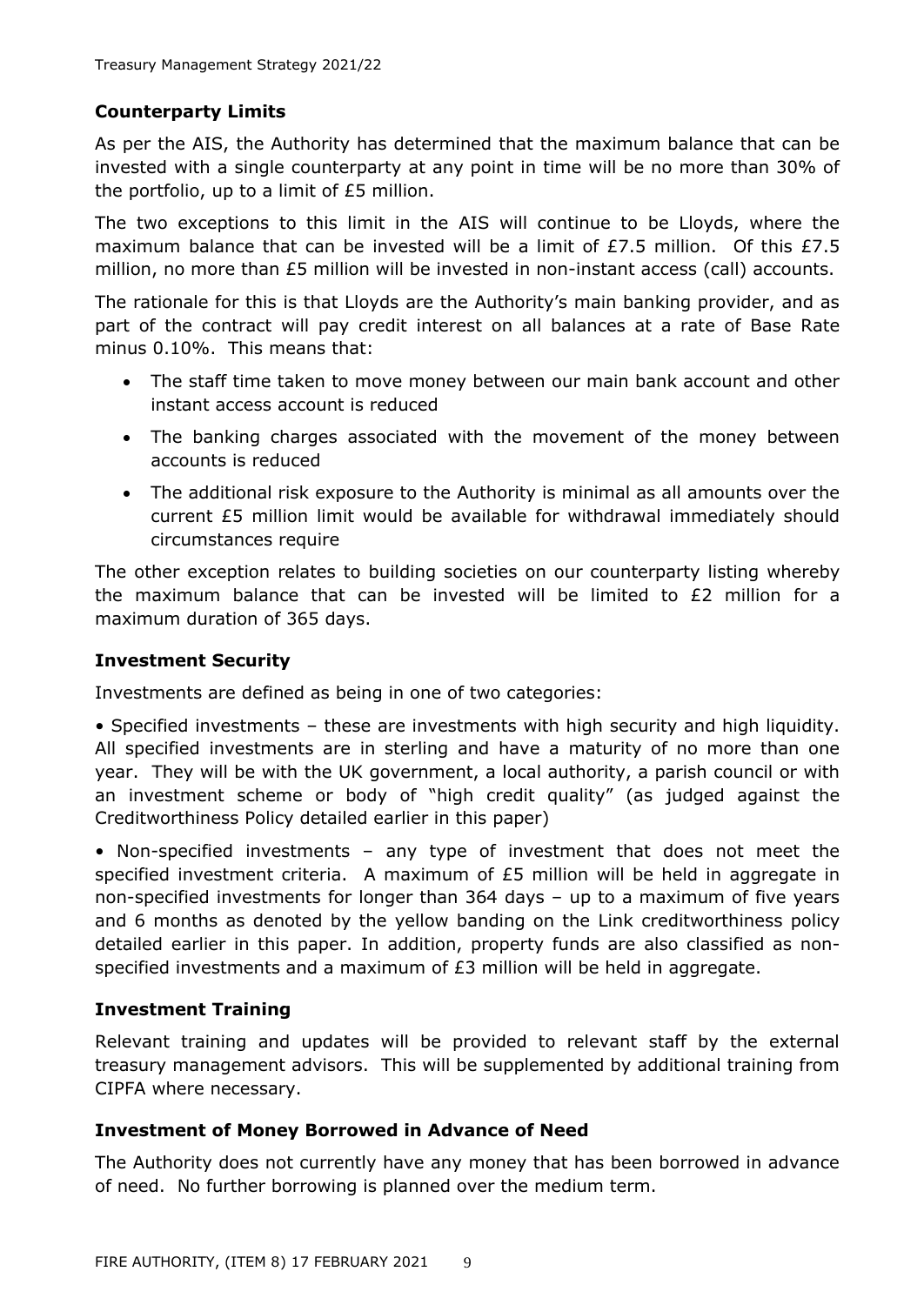## **Investment Liquidity**

In consultation with external treasury advisors, the Authority will review its balance sheet position, level of reserves and cash requirements in order to determine the length of time for which investments can be prudently committed. Investments will be placed at a range of maturities, including having money on-call in order to maintain adequate liquidity.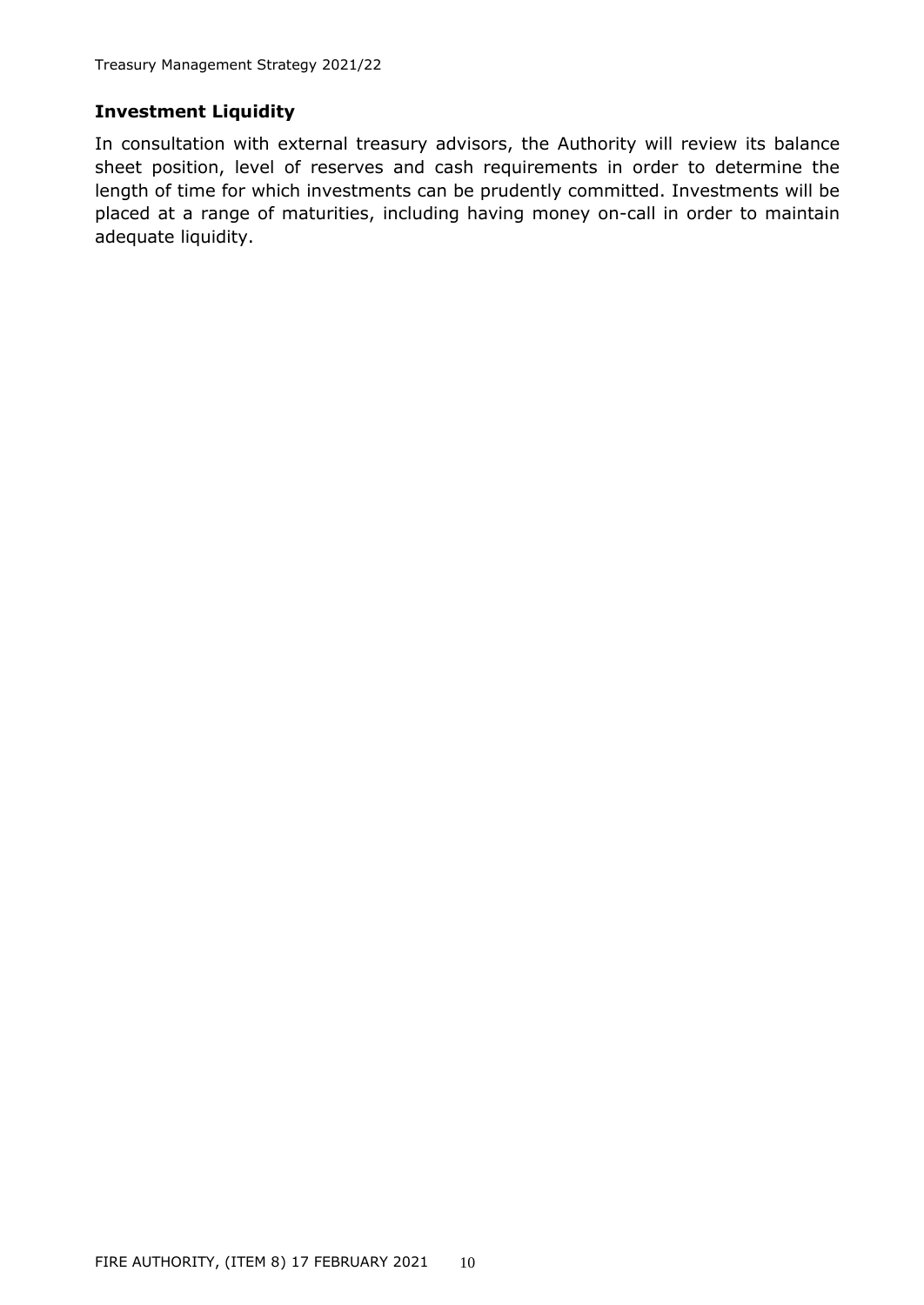## **Appendix B – Provisional Counterparty List**

This list is based on information provided by Link as at 31 December 2020. Please note that all colours indicated refer to Link's creditworthiness policy (see Appendix A):

| <b>UK Based Counterparties</b> | <b>Counterparty</b>                            | (as rated by Link) |
|--------------------------------|------------------------------------------------|--------------------|
| UK                             | <b>Abbey National Treasury Services</b>        | Red - 6 mths       |
| UK                             | <b>Bank of Scotland</b>                        | Red - 6 mths       |
| UK                             | Barclays Bank plc (NRFB)                       | Red - 6 mths       |
| UK                             | Barclays Bank plc (RFB)                        | Red - 6 mths       |
| UK                             | <b>Close Brothers</b>                          | Red - 6 mths       |
| <b>UK</b>                      | Clydesdale Bank                                | No colour - 0 mths |
| UK                             | Co-operative Bank Plc                          | No colour - 0 mths |
| <b>UK</b>                      | <b>Goldman Sachs International</b>             | Red - 6 mths       |
| UK                             | Handelsbanken Plc                              | Orange - 12 mths   |
| UK                             | HSBC Bank plc (NRFB)                           | Orange - 12 mths   |
| UK                             | <b>HSBC Bank plc (RFB)</b>                     | Orange - 12 mths   |
| UK                             | Lloyds Bank Corporate Markets Plc (NRFB)       | Red - 6 mths       |
| UK                             | Lloyds Banking Group (RFB)                     | Red - 6 mths       |
| UK                             | Nat West Markets Plc (NRFB)                    | Green - 100 Days   |
| UK                             | Santander UK PLC                               | Red - 6 mths       |
| UK                             | <b>Standard Chartered Bank</b>                 | Red - 6 mths       |
| <b>UK</b>                      | Sumitomo Mitsui Banking Corporation Europe Ltd | Red - 6 mths       |
| UK                             | Debt Management Office                         | Yellow - 60 mths   |
| <b>UK</b>                      | <b>Other Local Authorities</b>                 | Yellow - 60 mths   |
| UK                             | Royal Bank of Scotland Group                   | Blue - 12 mths     |
| UK                             | <b>National Wesminster Bank</b>                | Blue - 12 mths     |

#### UK Based Counterparties

# **\* This is the duration suggested by Link. As per the updated Creditworthiness Policy (see page 6) these will all be extended by six months, except for building societies rated 'Green', which will have a maximum duration of 12 months for up to £2m.**

The Authority will also have the ability to invest in AAA rated money market funds (MMFs) and enhanced money market funds.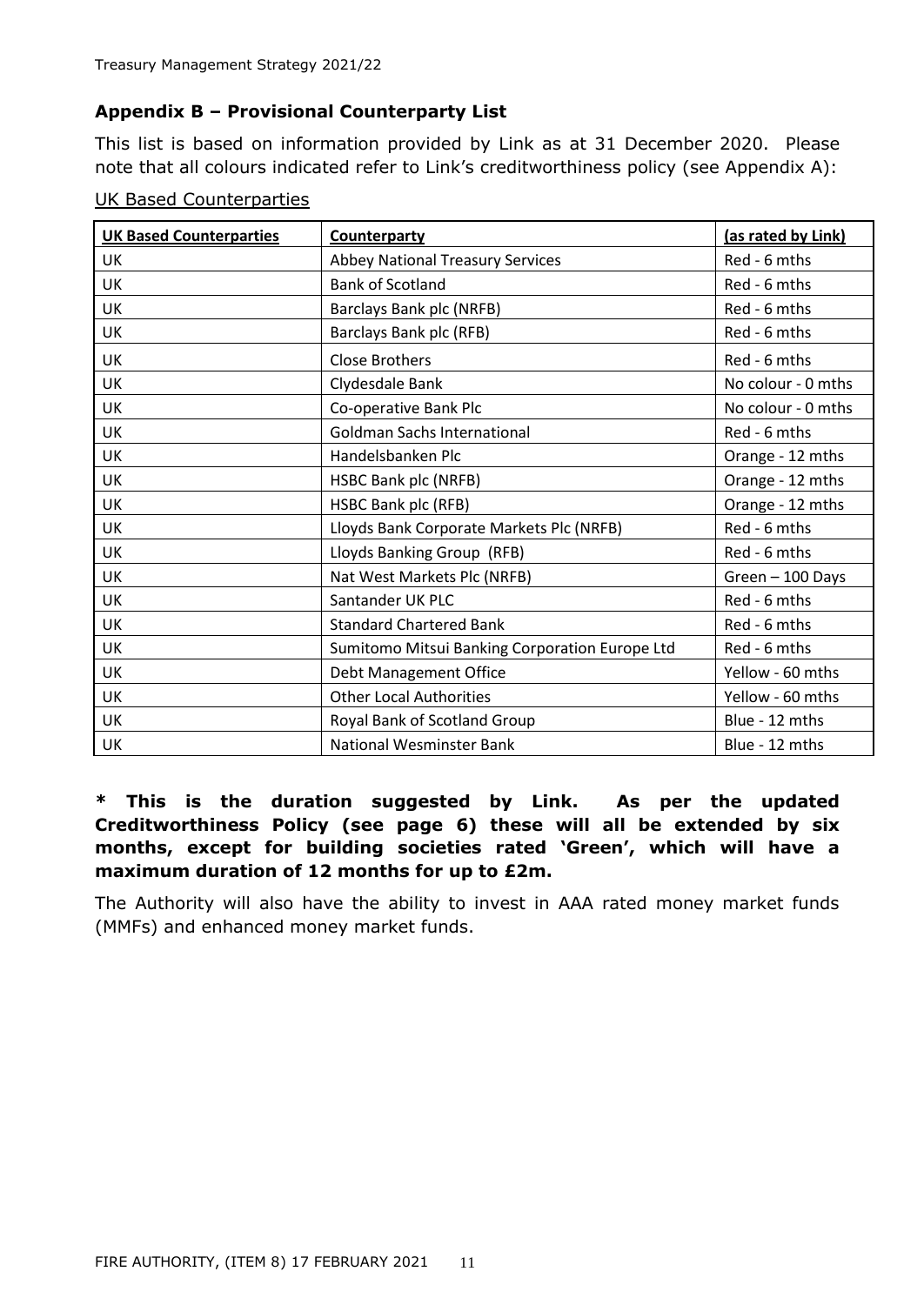#### Non-UK Based Counterparties

As noted in Appendix A, the duration of all non-UK investments will be in line with Links' duration limits.

| <b>Non-UK Based</b>   |                                                 |                    |
|-----------------------|-------------------------------------------------|--------------------|
| <b>Counterparties</b> | <b>Country Counterparty</b>                     | (as rated by Link) |
| Australia             | Australia and New Zealand Banking Group Ltd.    | Orange - 12 mths   |
| Australia             | Commonwealth Bank of Australia                  | Orange - 12 mths   |
| Australia             | Macquarie Bank Ltd.                             | Red - 6 mths       |
| Australia             | National Australia Bank Ltd.                    | Orange - 12 mths   |
| Australia             | Westpac Banking Corp.                           | Orange - 12 mths   |
| Belgium               | <b>BNP Paribas Fortis</b>                       | Red - 6 mths       |
| Belgium               | <b>KBC Bank N.V.</b>                            | Orange - 12 mths   |
| Canada                | <b>Bank of Montreal</b>                         | Orange - 12 mths   |
| Canada                | <b>Bank of Nova Scotia</b>                      | Orange - 12 mths   |
| Canada                | Canadian Imperial Bank of Commerce              | Orange - 12 mths   |
| Canada                | National Bank of Canada                         | Red - 6 mths       |
| Canada                | Royal Bank of Canada                            | Orange - 12 mths   |
| Canada                | <b>Toronto-Dominion Bank</b>                    | Orange - 12 mths   |
| <b>Denmark</b>        | Danske A/S                                      | Red - 6 mths       |
| Finland               | Nordea Bank Abp                                 | Orange - 12 mths   |
| Finland               | OP Corporate Bank plc                           | Orange - 12 mths   |
| France                | <b>BNP Paribas</b>                              | Orange - 12 mths   |
| France                | Credit Agricole Corporate and Investment Bank   | Orange - 12 mths   |
| France                | Credit Agricole S.A.                            | Orange - 12 mths   |
| France                | Credit Industriel et Commercial                 | Red - 6 mths       |
| France                | Societe Generale                                | Red - 6 mths       |
| Germany               | BayernLB                                        | Red - 6 mths       |
| Germany               | Commerzbank AG                                  | Green - 100 Days   |
| Germany               | Deutsche Bank AG                                | No colour - 0 mths |
| Germany               | DZ BANK AG Deutsche Zentral-Genossenschaftsbank | Orange - 12 mths   |
| Germany               | Landesbank Baden-Wuerttemberg                   | Red - 6 mths       |
| Germany               | Landesbank Berlin AG                            | Orange - 12 mths   |
| Germany               | Landesbank Hessen-Thueringen Girozentrale       | Orange - 12 mths   |
| Germany               | Landwirtschaftliche Rentenbank                  | Purple - 24 mths   |
| Germany               | Norddeutsche Landesbank Girozentrale            | Green - 100 Days   |
| Germany               | NRW.BANK                                        | Purple - 24 mths   |
| Netherlands           | ABN AMRO Bank N.V.                              | Red - 6 mths       |
| Netherlands           | Bank Nederlandse Gemeenten N.V.                 | Purple - 24 mths   |
| Netherlands           | Cooperatieve Rabobank U.A.                      | Orange - 12 mths   |
| Netherlands           | ING Bank N.V.                                   | Orange - 12 mths   |
| Netherlands           | Nederlandse Waterschapsbank N.V.                | Purple - 24 mths   |
| Qatar                 | <b>Qatar National Bank</b>                      | Red - 6 mths       |
| Singapore             | DBS Bank Ltd.                                   | Orange - 12 mths   |
| Singapore             | Oversea-Chinese Banking Corp. Ltd.              | Orange - 12 mths   |
| Singapore             | United Overseas Bank Ltd.                       | Orange - 12 mths   |
| Sweden                | Skandinaviska Enskilda Banken AB                | Orange - 12 mths   |
| Sweden                | Svenska Handelsbanken AB                        | Orange - 12 mths   |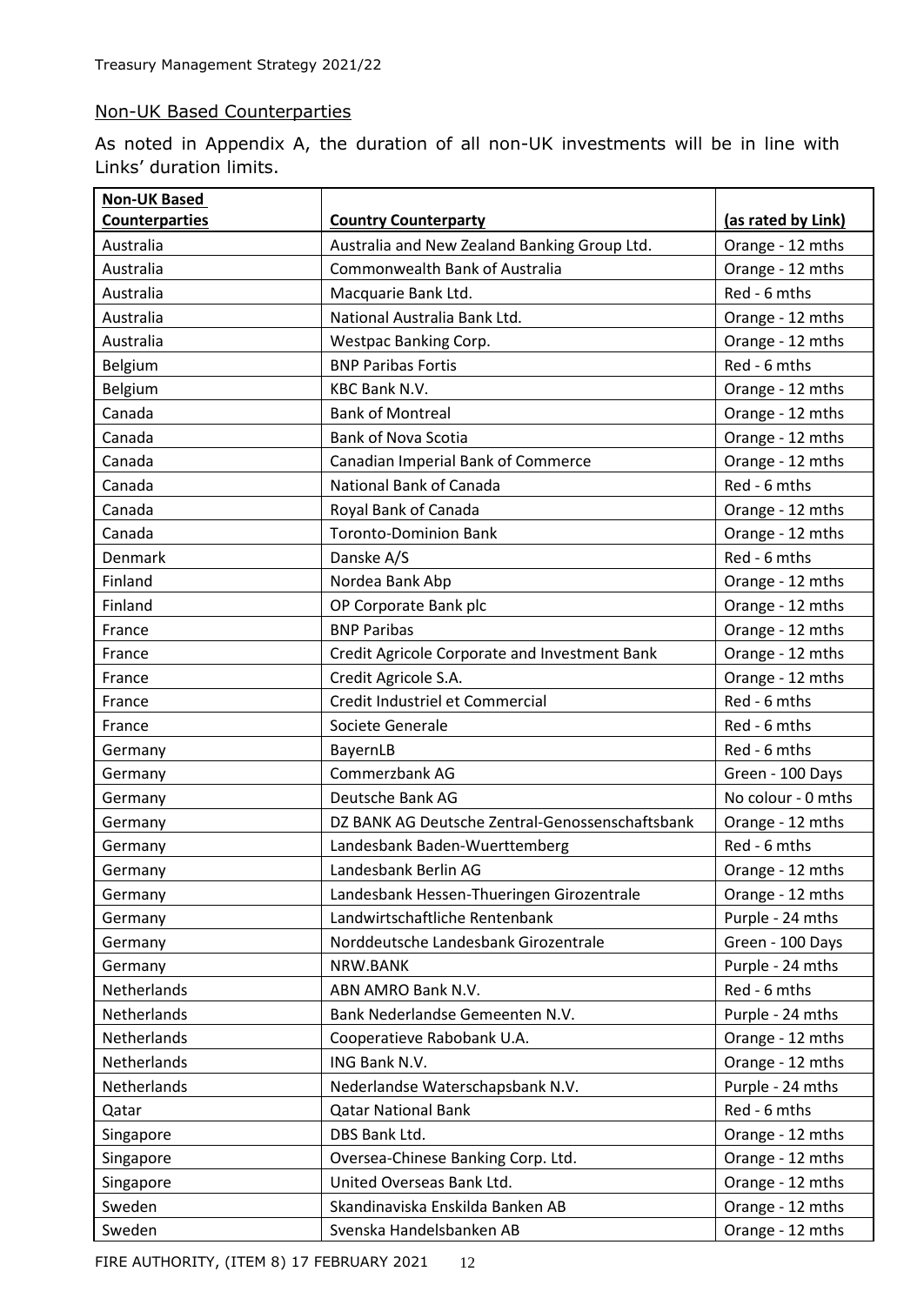| Sweden                      | Swedbank AB                  | Orange - 12 mths |
|-----------------------------|------------------------------|------------------|
| Switzerland                 | Credit Suisse AG             | Red - 6 mths     |
| Switzerland                 | UBS AG                       | Orange - 12 mths |
| <b>United Arab Emirates</b> | First Abu Dhabi Bank PJSC    | Orange - 12 mths |
| <b>United States</b>        | Bank of America N.A.         | Orange - 12 mths |
| <b>United States</b>        | Bank of New York Mellon, The | Purple - 24 mths |
| <b>United States</b>        | Citibank N.A.                | Orange - 12 mths |
| <b>United States</b>        | JPMorgan Chase Bank N.A.     | Orange - 12 mths |
| <b>United States</b>        | Wells Fargo Bank, NA         | Orange - 12 mths |

## Counterparties Rated 'No Colour' by Link

As noted in Appendix A, sole reliance will not be placed on the use of Link ratings. The Authority will also use market data and market information, information on government support for banks and the credit ratings of that supporting government. The Authority added four building societies to its counterparty list in 2014/15, at which time they were all rated 'No Colour'. These are all now rated by Link and appear on our Provisional Counterparty Listing above. In 2018/19 the Authority increased the number of building societies in our counterparty list to ten. The top-ten building societies (by net assets) were added to the counterparty list. The duration of investment will continue to be limited to 365 days and the maximum amount invested with any building society at any point in time will not exceed £2 million.

| <b>UK Based Counterparties</b> | <b>Country Counterparty</b>       | (as rated by Link) |
|--------------------------------|-----------------------------------|--------------------|
| UK                             | <b>Coventry Building Society</b>  | Red - 6 mths       |
| UK                             | Cumberland                        | No colour - 0 mths |
| UK                             | Leeds Building Society            | Green - 100 days   |
| UK                             | Nationwide BS                     | Red - 6 mths       |
| UK                             | Newcastle                         | No colour - 0 mths |
| UK                             | Nottingham                        | No colour - 0 mths |
| UK                             | Principality                      | No colour - 0 mths |
| UK                             | <b>Skipton Building Society</b>   | Green - 100 days   |
| <b>UK</b>                      | West Bromwich                     | No colour - 0 mths |
| UK                             | <b>Yorkshire Building Society</b> | Green - 100 days   |